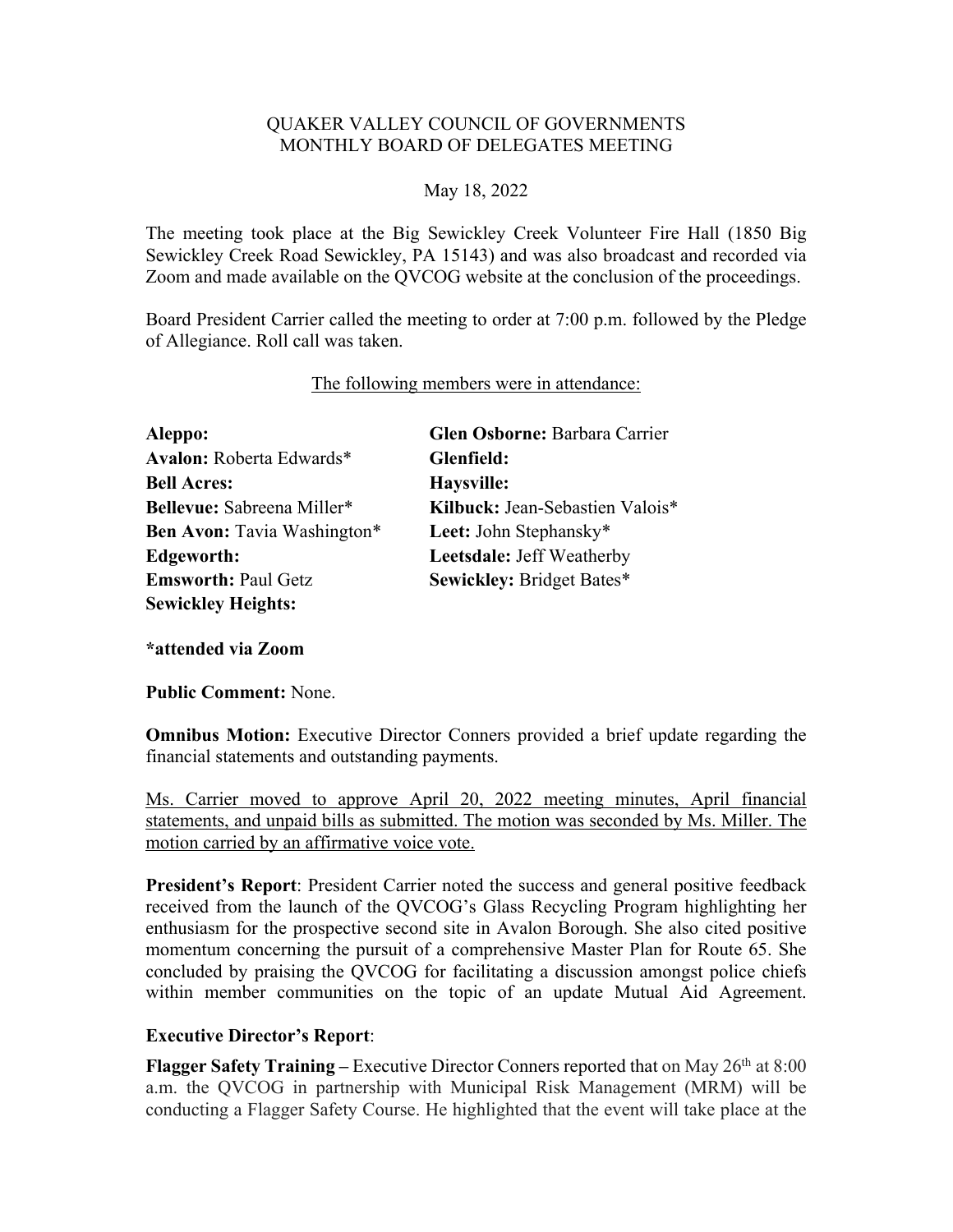Avalon Borough Public Works Garage - 629 New Brighton Road, Pittsburgh, PA 15202. He noted that the training consists of a classroom PowerPoint presentation (approx. 2 hours) which will be facilitated by Mr. Tyler Lukart of MRM. He stated that at the conclusion of the training attendees will be issued a 20-point quiz. Should they receive a "passing" score, they will receive a certification that will last for 3 years. He cited that communities which are members of MRM's Workers Comp Trust can attend and receive certification free of charge. He reported that for those interested in attending, but that do not work for a MRM municipality, the cost is \$45 per participant. He asked that all interested parties RSVP for the event via email by May 19<sup>th</sup>.

**Cyber Security Training** – Executive Director Conners reported that in an effort to provide a proactive solution for an increasingly important facet of the workplace environment, the QVCOG has purchased access for a Cyber-Security webinar that will be hosted by the Pennsylvania State Association of Boroughs. He stated that training would be virtual and will take place on June 15, 2022 at 12:00 p.m. He cited that attendees will learn how to spot fraudulent emails, links, or texts as well as how to recover from a ransomware attack. He encouraged anyone that is interested to take advantage of the free webinar. He noted that a recording of the webinar will be available upon request.

**SHACOG Estimated Salt Purchase Requirement Survey –** Executive Director Conners reported that in an email dated May 2, 2022 the South Hills Area Council of Governments (SHACOG) sent out a survey for the 2022 Rock Salt Bid. He stated that the survey is to be completed online and is accessible through the Purchasing Alliance portal at www.shacog.com. He noted that the QVCOG is a member of the SHACOG Purchasing Alliance. He highlighted that all QVCOG member communities are included within this consortium. He cited the deadline to complete the survey is June 1, 2022. He reported that municipalities that do not complete the survey cannot participate within the new salt purchasing agreement.

**WM Facility Tour** – Executive Director Conners stated that due to weather and flooding, the Waste Management Material Recovery Facility (MRF) tour originally scheduled for May 4th has been rescheduled for June 1st at 11:00 a.m. The address for the Greenstar Recycling Facility is 4100 Grand Avenue, Pittsburgh, PA 15225.

**Municipal Intern Program** – Executive Director Conners reported that the QVCOG has selected Ms. Anna Richard of W  $&$  J College as their Municipal Intern for the summer. He stated that over the course of the 12-week program Ms. Richard will be conducting an analysis of the QVCOG's programs and services as compared to our contemporary organizations in the region and abroad. He noted that during the project, she will be conducting site visits to member communities and will attend many of the COG's monthly meetings.

**Police Chiefs Meeting** – Executive Director Conners stated that after a directive from the Board of Delegates at its April 20<sup>th</sup> meeting, the QVCOG will be facilitating a discussion with the region's Police Chiefs to review the most recent Mutual Aid Agreement which was approved in 2009. He reported that the meeting will take place at the Kilbuck Township municipal building on May  $19<sup>th</sup>$  at 10:00 a.m.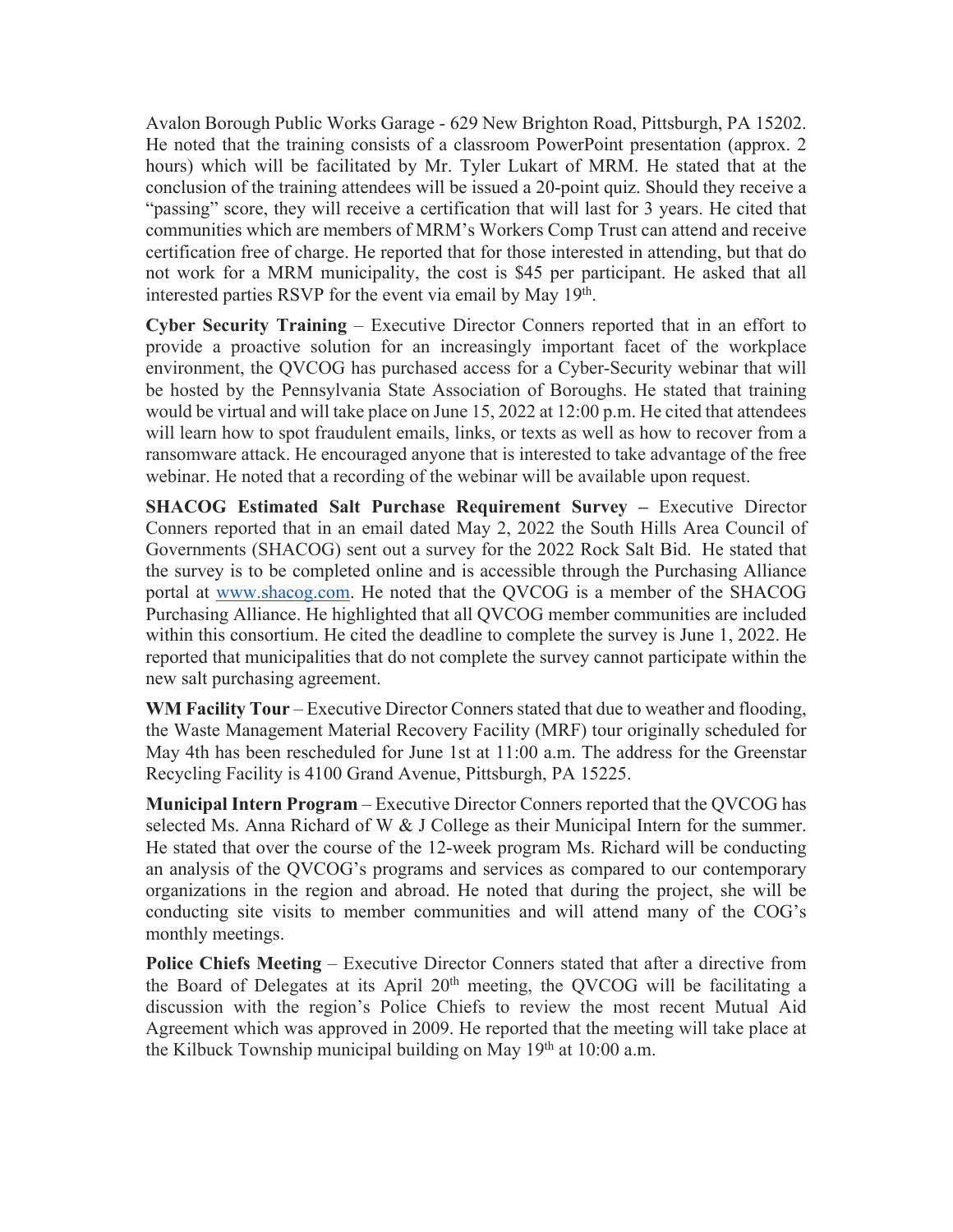#### **New Business:**

**Presentation – Robert Gerlach, Allegheny County Department of Emergency Services** – Executive Director Conners stated that in order to be compliant with Federal funding requirements in the event of a state of emergency declaration, each municipality within Allegheny County is responsible for appointing an Emergency Management Coordinator as well as the adoption of an Emergency Operations Plan. He proceeded to introduce Mr. Robert Gerlach, Allegheny County Emergency Management Specialist and Training & Exercise Coordinator, stating that he will be providing a brief presentation on these requirements as well as the responsibilities involved for each respective municipality concerning the emergency preparedness process.

Mr. Gerlach provided a brief history of emergency preparedness and municipal requirements to the group. He then discussed the role and responsibility of municipal emergency managers. He then discussed the roles of elected officials during emergency events, emergency declarations, etc. He concluded by citing statistics for the QVCOG and its member communities in regards to legislative approvals, emergency manager appointments, and approval of emergency management plans. He encouraged any interested officials to reach out to him if they have questions or concerns about their respective municipality's emergency preparedness. The group thanked Mr. Gerlach for his presentation.

**2020 Act 101 Section 904 Recycling Award Distribution** – Executive Director Conners reported that 14 of the QVCOG's 15 member communities participated in the joint application for the 2020 Act 101 Section 904 Recycling Performance Grant. He noted Total Grant Award for the 2020 cycle was \$23,691.55. He cited that of that total of \$6,961.10 would be distributed to member communities with the remainder being allocated to the joint recycling fund.

Mr. Weatherby moved to approve recycling performance payments to participating municipalities for the 2020 cycle. Mr. Getz seconded the motion. The motion passed on a unanimous voice vote.

**Establishment of Second Glass Recycling Site - Avalon Borough** – Executive Director Conners stated that in order to ensure that all residents within QVCOG member communities have easy access to recycle glass, the QVCOG asked for nominations for a second glass recycling site to accompany the first location in Sewickley Riverfront Park. He cited that in a correspondence dated February 22, 2022 Avalon Borough nominated a space within their community at 637 New Brighton Road, Avalon, PA 15202 (across from the Public Works and Fire Department building). He noted the site served as a "pop up" glass recycling location from October  $30<sup>th</sup>$  to November  $4<sup>th</sup>$  last year collecting 1.09 tons of glass.

He highlighted that according to the correspondence provided by Avalon Borough, "The area is well lit and monitored by cameras mounted on the building. This is a high traffic area for residents and neighbors entering Avalon and utilizing Avalon Community Park Avalon Public Works employees are available Monday – Friday. The fire and police departments have a daily presence as well."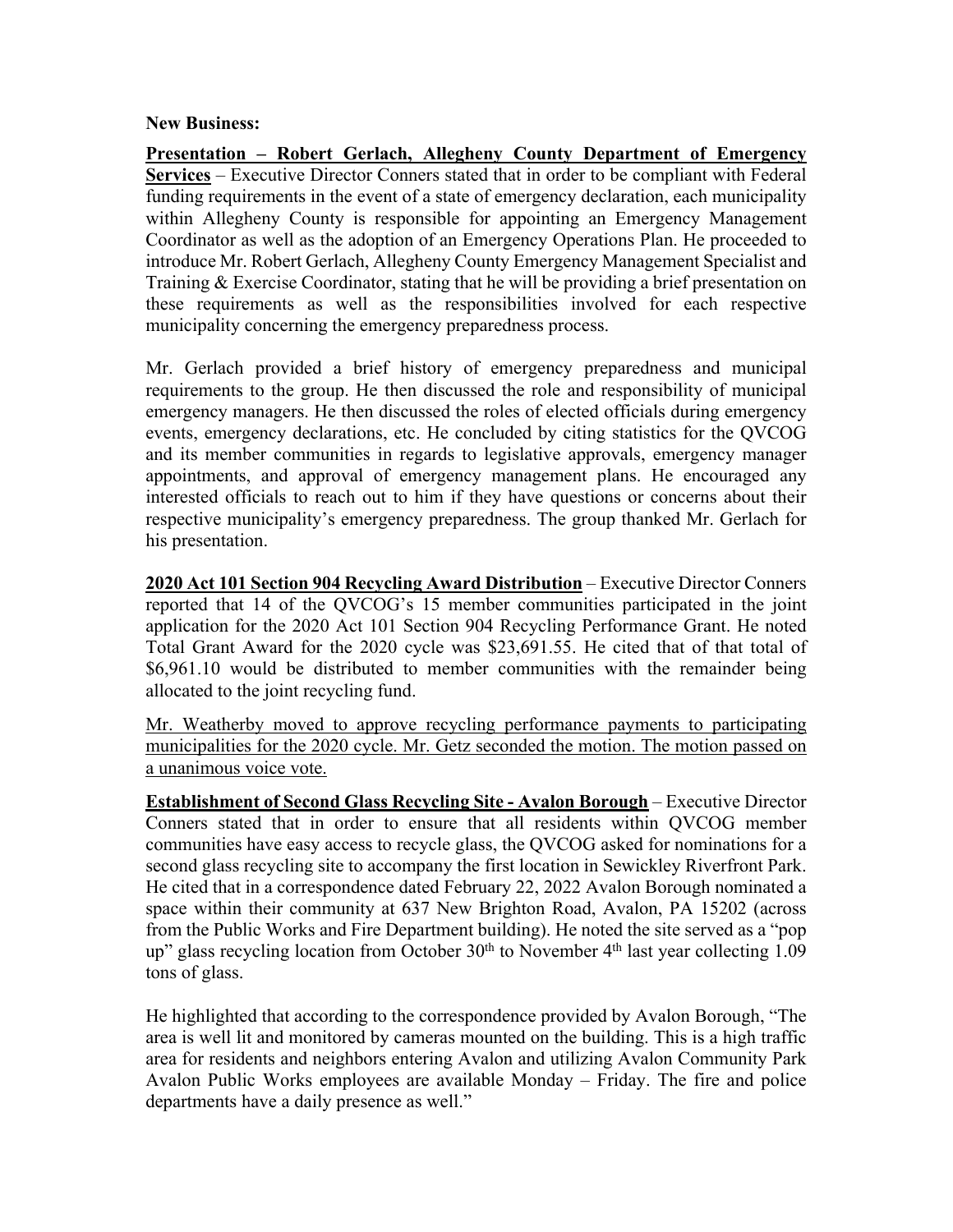He stated that other member communities had suggested interest in hosting a site, but nothing was ever formally received as far as a site recommendation, maintenance plan, etc. He reported that Avalon Borough has requested that the site be established in advance of Memorial Day in order to ensure the most viability amongst its residents and patrons of its Community Park. He reported that a delivery date of Friday, May 27<sup>th</sup> from Michael Brothers Hauling is being proposed with an official "launch" date of Saturday, May 28<sup>th</sup>.

Mr. Valois inquired as to how the QVCOG is getting recognition for the glass recycling initiative. Executive Director Conners reported that there have been write ups within the Sewickley Herald and Bellevue's Citizen. He also noted his efforts on getting NPR to discuss the program. A discussion concerning signage ensued.

Mr. Getz moved to award the second glass recycling site to Avalon Borough (637 New Brighton Road, Avalon, PA 15202). Ms. Edwards seconded the motion. The motion carried by a unanimous voice vote.

**Approval of Financial Contributions and Resolution for Joint Glass Recycling Program** – Executive Director Conners reported that in order to ensure the long-term sustainability of the glass recycling program, a cost sharing model is being proposed which will be based upon each community's population size as of the 2020 Census. He cited that based on previous glass recycling events in the QVCOG, and the current usage at the Sewickley Borough Riverfront Park location, it is estimated that once established the two sites will generate approximately 26 combined "pulls" each calendar year. He stated that currently, each pull from Michael Brothers Hauling is \$270.00. He noted that there is no contract commitment required from the hauler. He continued by highlighting that in order to allow participating municipalities to accurately budget for this program in 2022 it is being proposed that any additional pulls (14 estimated for July - December) or cost increases (i.e. fuel upcharge) will be paid for by the QVCOG out of its joint recycling fund. He concluded by stating that the program will be evaluated annually to ensure that the cost structure is fair and equitable for all parties.

Mr. Weatherby moved to approve the glass recycling cost sharing model and sample Resolution as proposed. Mr. Getz seconded the motion. The motion was approved by a unanimous voice vote.

**Advertisement of June 15, 2022 Board of Delegates Meeting - Virtual Participation** – Executive Director Conners reported that with many delegates taking family vacations, etc. during the month of June, it is requested that the June 15, 2022 Board of Delegates meeting that was slated to take place at the Aleppo Township Building be shifted to an entirely virtual platform (Zoom). He provided a proposed advertisement which if approved would be placed in the QVCOG's paper of record, the Citizen newspaper in advance of June's scheduled meeting.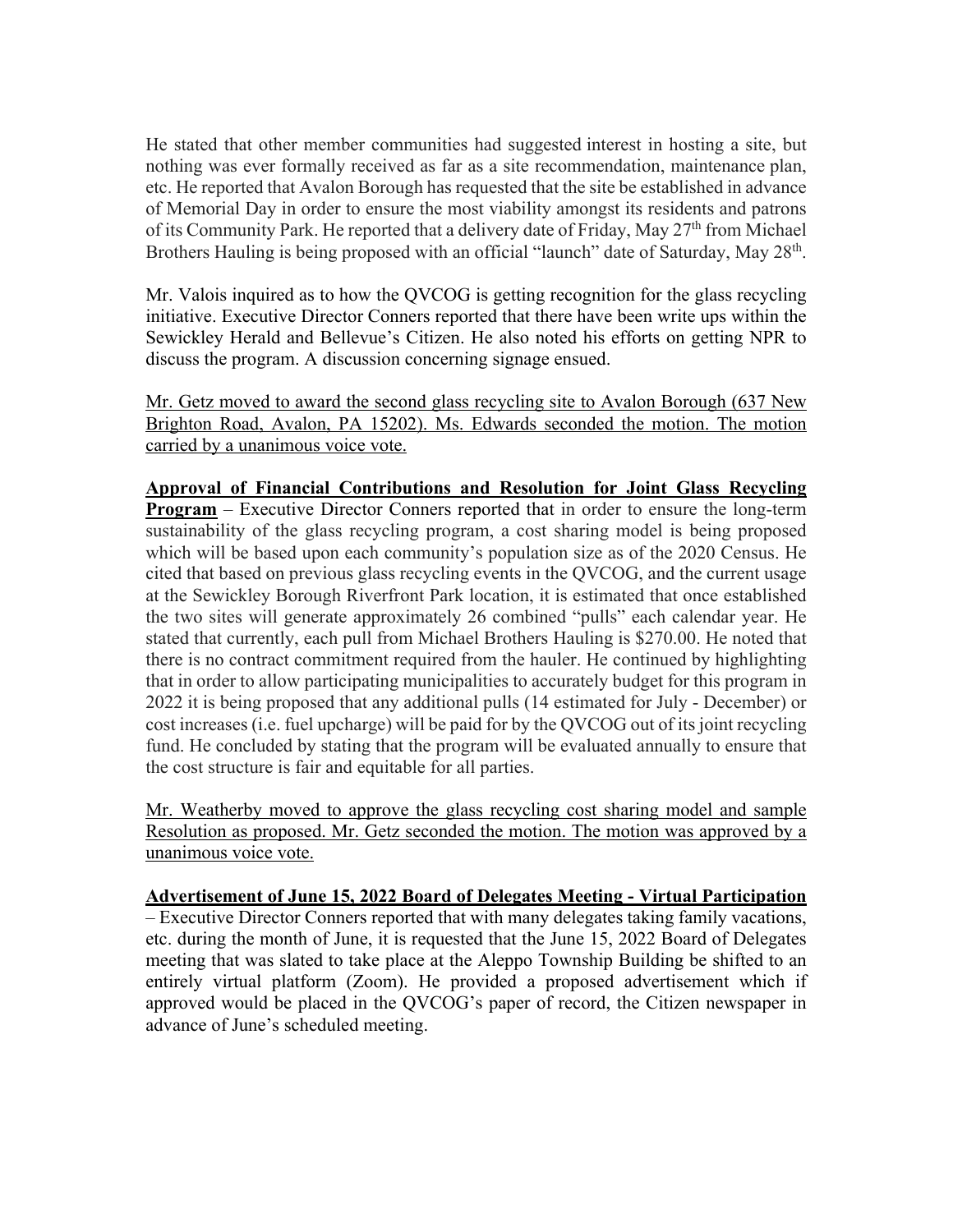Mr. Getz moved to approve the proposed advertisement as well as conduct the June 15, 2022 Board of Delegates meeting exclusively on the Zoom platform. Mr. Weatherby seconded the motion. The motion carried by a unanimous voice vote.

# **Old Business:**

**Waste & Recycling Contract Deposit Fund Strategic Discussion** – Executive Director Conners highlighted that in recent months he was made aware of multiple waste and recycling service issues within member communities. He reminded those in attendance that per the 2022-26 Waste and Recycling Agreement, the selected hauler (WM) is obligated to participate in the Contract Deposit Fund. He cited that the Contract Deposit Fund is intended to hold the service provider accountable to the specifications outlined within the Agreement, as well as to a high level of customer service. He noted that in order for this mechanism to work effectively, communication is essential. He stated that any service issues should be reported via email directly from the municipality to their designated WM dispatcher(s) with the QVCOG being cc'd. He highlighted that this process will ensure a paper trail and allow the QVCOG to levy a fine on the service provider when the Agreement is not being followed. He cited that all fines are sent to the impacted municipality(s).

He concluded by encouraging Staff within participating communities to adhere to the QVCOG's waste and recycling communication policy (approved on 11-17-2021) and encouraged communication when/if their community faces a recurring service issue.

**Route 65 Update:** Executive Director Conners reported that in recent months the QVCOG has attempted to coordinate with its counterpart, the Beaver County Regional Council of Governments (BCRCOG) to move the initial Route 65 study forward. He stated that he was made aware that the BCRCOG's Executive Director has moved to a new role within DCED and the position is currently vacant. He noted that he has been in communication with Mr. Mario Leone, Borough Manager for Ambridge, who expressed their interest in facilitating communication between the two organizations. He concluded by citing a discussion with PennDOT District 11 representatives that occurred on April 25, 2022.

**CDBG Status Report:** Executive Director Conners provided brief updates concerning all active CDBG projects.

# **Other Concerns of the Delegates:**

Bellevue Borough: Ms. Sabreena Miller expressed her concerns regarding hiring parttime summer staff for their community pool. She inquired if there were any suggestions from the group. A discussion concerning the labor market ensued. Executive Director Conners stated that he could relay any hiring advertisements through the Delegates and Managers email groups.

Kilbuck Township: Mr. Jean-Sebastien Valois stated that he proactively contacted WM concerning potential fuel adjustment related price increases for waste collection. He cited